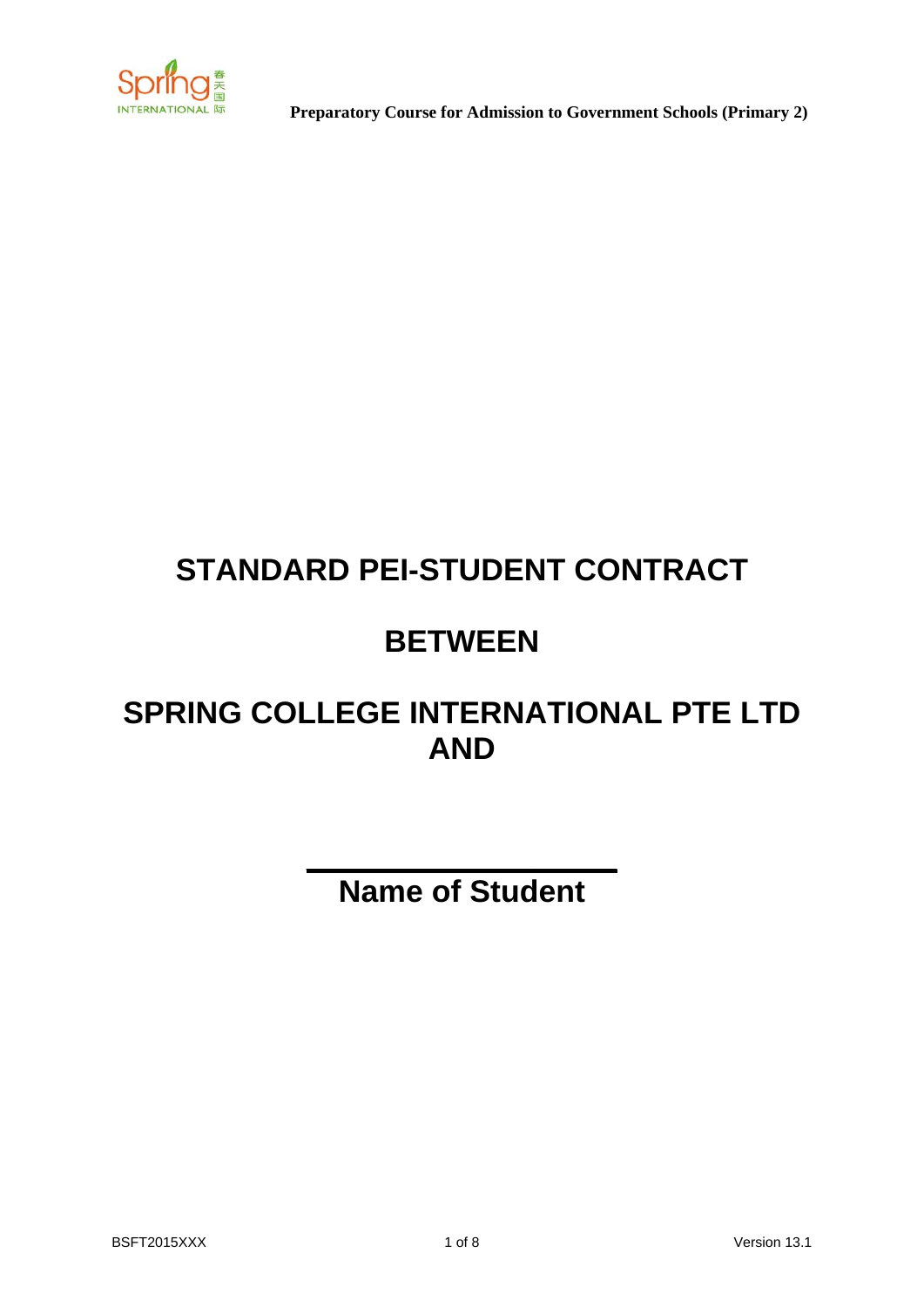#### **PRIVATE EDUCATION INSTITUTION-STUDENT CONTRACT**

This Contract binds both the Private Education Institution (PEI) and the Student once both parties sign this Contract. If the Student is under eighteen (18) years of age, the Student will be represented by the Parent/Legal Guardian.

This Contract is made between:

(1) Registered Name of PEI : Spring College International Pte Ltd

Registration Number : 201001911N

(2) Full Name of Student : the student :

|     | ( <del>as in NRIC for Singapore Citizen (SC) and Permanent Resident (PR) / as</del> in passport<br>for international student)* |           |
|-----|--------------------------------------------------------------------------------------------------------------------------------|-----------|
|     | NRIC Number (for SC/PR)*                                                                                                       | <b>NA</b> |
|     | Student's Pass Number (if available)/                                                                                          |           |
|     | Passport Number (for international student)*                                                                                   |           |
|     |                                                                                                                                |           |
| (3) | Full Name of Parent/Legal Guardian*                                                                                            |           |
|     | (if Student is under eighteen (18) years of                                                                                    |           |
|     | age)                                                                                                                           |           |
|     | <b>NRIC/Passport Number*</b>                                                                                                   |           |
|     |                                                                                                                                |           |

\* *Delete as appropriate by striking through. Where non-applicable, put "*N.A.*". Leave no fields blank. State all dates in the format of DD/MM/YYYY.* 

#### **1. COURSE INFORMATION AND FEES**

- **1.1** The PEI will deliver the Course as set out in Schedule A to the Student, towards conferment of the stated qualification upon successful Course completion.
- **1.2** The PEI confirms that the Course has been permitted by the Council for Private Education (CPE) and no amendments have been made to the Course as set out in Schedule A, unless otherwise permitted by CPE.
- **1.3** The Course Fees payable are set out in Schedule B and the optional Miscellaneous Fees in Schedule C.
- **1.4** The PEI considers payment made 7 days/month\* after the scheduled due date(s) in Schedule B as late. The PEI will explain to the Student its policy for late payment of Course Fees, including any late payment fee charged in Schedule C (if applicable) and any impact on Course/module completion (if applicable).

1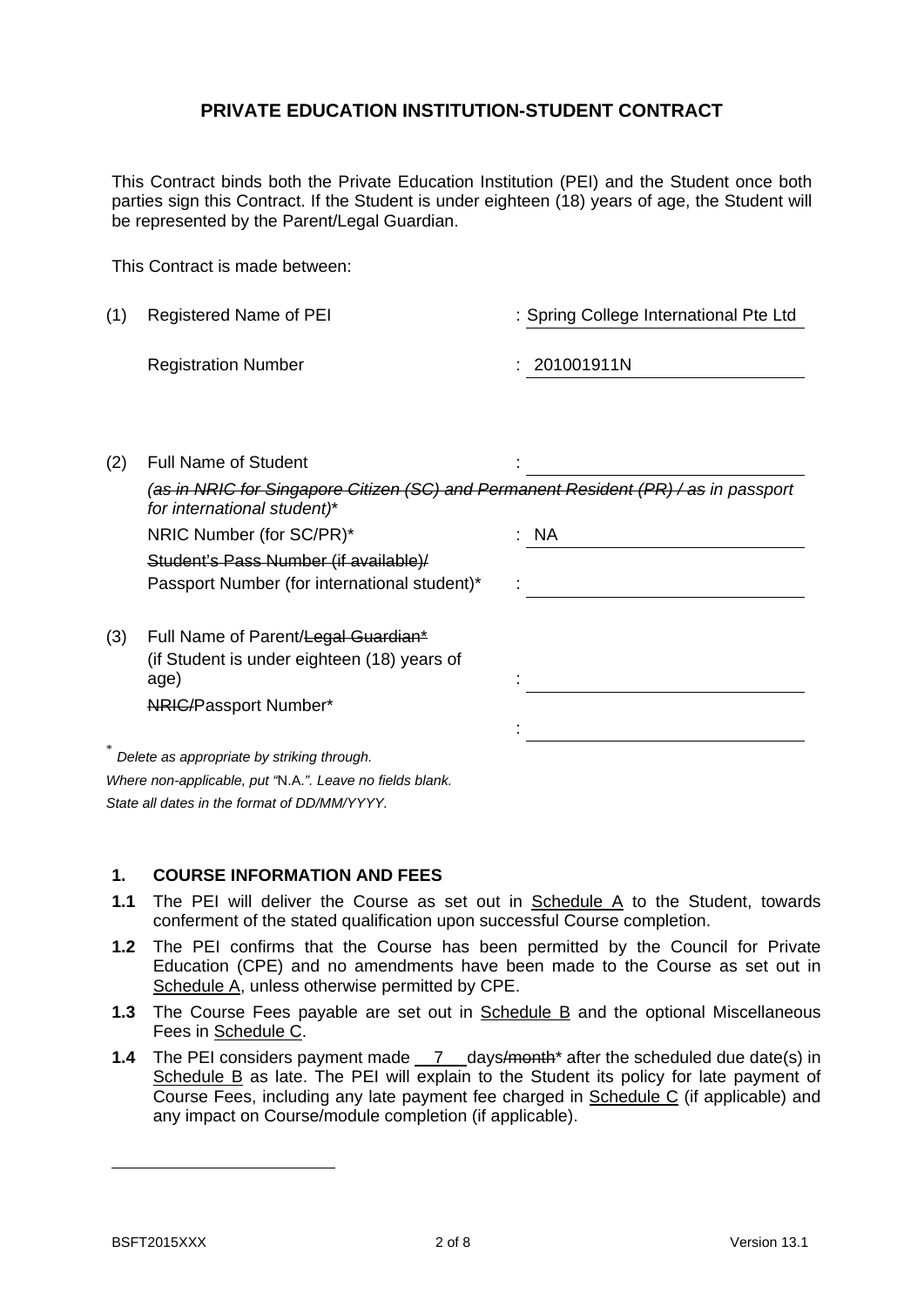#### **2. REFUND POLICY**

#### **2.1 Refund for Withdrawal Due to Non-Delivery of Course:**

The PEI will notify the Student within three (3) working days upon knowledge of any of the following:

- (i) It does not commence the Course on the Course Commencement Date;
- (ii) It terminates the Course before the Course Commencement Date;
- (iii) It does not complete the Course by the Course Completion Date;
- (iv) It terminates the Course before the Course Completion Date;
- (v) It has not ensured that the Student meets the course entry or matriculation requirement as set by the organisation stated in Schedule A within any stipulated timeline set by CPE; or
- (vi) The Student's Pass application is rejected by Immigration and Checkpoints Authority (ICA).

The Student should be informed in writing of alternative study arrangements (if any), and also be entitled to a refund of the entire Course Fees and Miscellaneous Fees already paid should the Student decide to withdraw, within seven (7) working days of the above notice.

#### **2.2 Refund for Withdrawal Due to Other Reasons:**

If the Student withdraws from the Course for any reason other than those stated in Clause 2.1, the PEI will, within seven (7) working days of receiving the Student's written notice of withdrawal, refund to the Student an amount based on the table in Schedule D.

#### **2.3 Refund During Cooling-Off Period:**

The PEI will provide the Student with a cooling-off period of seven (7) working days after the date that the Contract has been signed by both parties.

The Student will be refunded the highest percentage (stated in Schedule D) of the fees already paid if the Student submits a written notice of withdrawal to the PEI within the cooling-off period, regardless of whether the Student has started the course or not.

#### **3. ADDITIONAL INFORMATION**

- **3.1** The laws of Singapore will apply to how this Contract will be read and to the rights the parties have under this Contract.
- **3.2** If any part of this Contract is not valid for any reason under the law of Singapore, this will not affect any other part of this Contract.
- **3.3** If the Student and the PEI cannot settle a dispute using the way arranged by the PEI, the Student and the PEI may refer the dispute to the CPE Mediation-Arbitration Scheme (www.cpe.gov.sg).
- **3.4** All information given by the Student to the PEI will not be given by the PEI to anyone else, unless the Student signs in writing that he agrees or unless the PEI is allowed to give the information by law.
- **3.5** Any agreement other than this Contract is invalid if it is administered without the written permission of CPE. If there is any other agreement between the PEI and the Student that is different from the terms in this Contract, then the terms in this Contract will apply.
- **3.6** If the Student or the PEI does not exercise or delay exercising any right granted by this Contract, the Student and the PEI will still be able to exercise the same type of right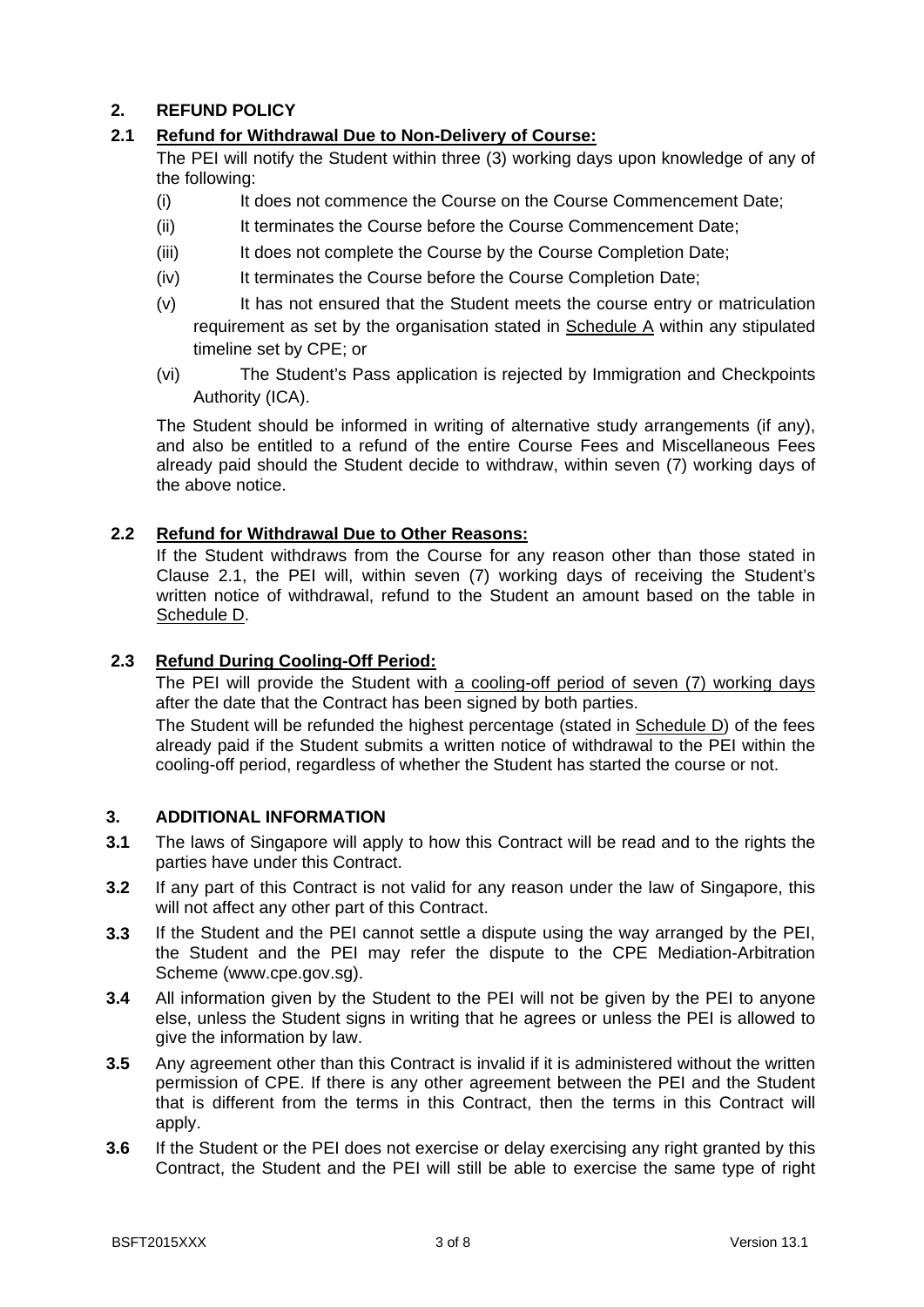under this Contract during the rest of the time the Contract continues.

**3.7** If this Contract is also signed or translated in any language other than English and there is a difference from the English language copy of this Contract, the English language copy will apply.

## **SCHEDULE A COURSE DETAILS**

*Note: The information provided below should be the same as that submitted to the CPE.* 

| 1)   | <b>Course Title</b>                                                                                                              | Preparatory Course for Admission to Government Schools<br>(Primary 2)                                                                                       |
|------|----------------------------------------------------------------------------------------------------------------------------------|-------------------------------------------------------------------------------------------------------------------------------------------------------------|
|      | 2) Course Duration (in months)                                                                                                   | <b>Months</b>                                                                                                                                               |
|      | 3) Full-time or Part-time Course                                                                                                 | Full-Time                                                                                                                                                   |
|      | 4) Course Commencement Date                                                                                                      | DD/MM/YYYY                                                                                                                                                  |
|      | 5) Course Completion Date                                                                                                        | DD/MM/YYYY                                                                                                                                                  |
| 6)   | Date of Commencement of<br><b>Studies if later than Course</b><br><b>Commencement Date</b><br>Note: "N.A." if both dates are the | <b>NA</b>                                                                                                                                                   |
| same |                                                                                                                                  |                                                                                                                                                             |
|      | 7) Qualification<br>(Name of award to be<br>conferred on the Student upon<br>successful Course completion)                       | <b>NA</b>                                                                                                                                                   |
| 8)   | Organisation which develops<br>the Course                                                                                        | Spring College International Pte Ltd                                                                                                                        |
| 9)   | Organisation which awards/<br>confers the qualification                                                                          | Spring College International Pte Ltd                                                                                                                        |
|      | 10) Course entry requirement(s)                                                                                                  | Age: 7 years old above<br>Academic Level: Primary 1<br>Language Proficiency: Pass in Primary 1 English or Pass<br>in SCI's Primary 2 English Placement Test |
|      | 11) Course schedule with modules<br>and/or subjects                                                                              | Morning 9 a.m. to 12 p.m.<br>English<br>Afternoon 1 p.m. to 4 p.m.<br><b>Mathematics and English</b><br>(Monday to Friday, 5 times a week)                  |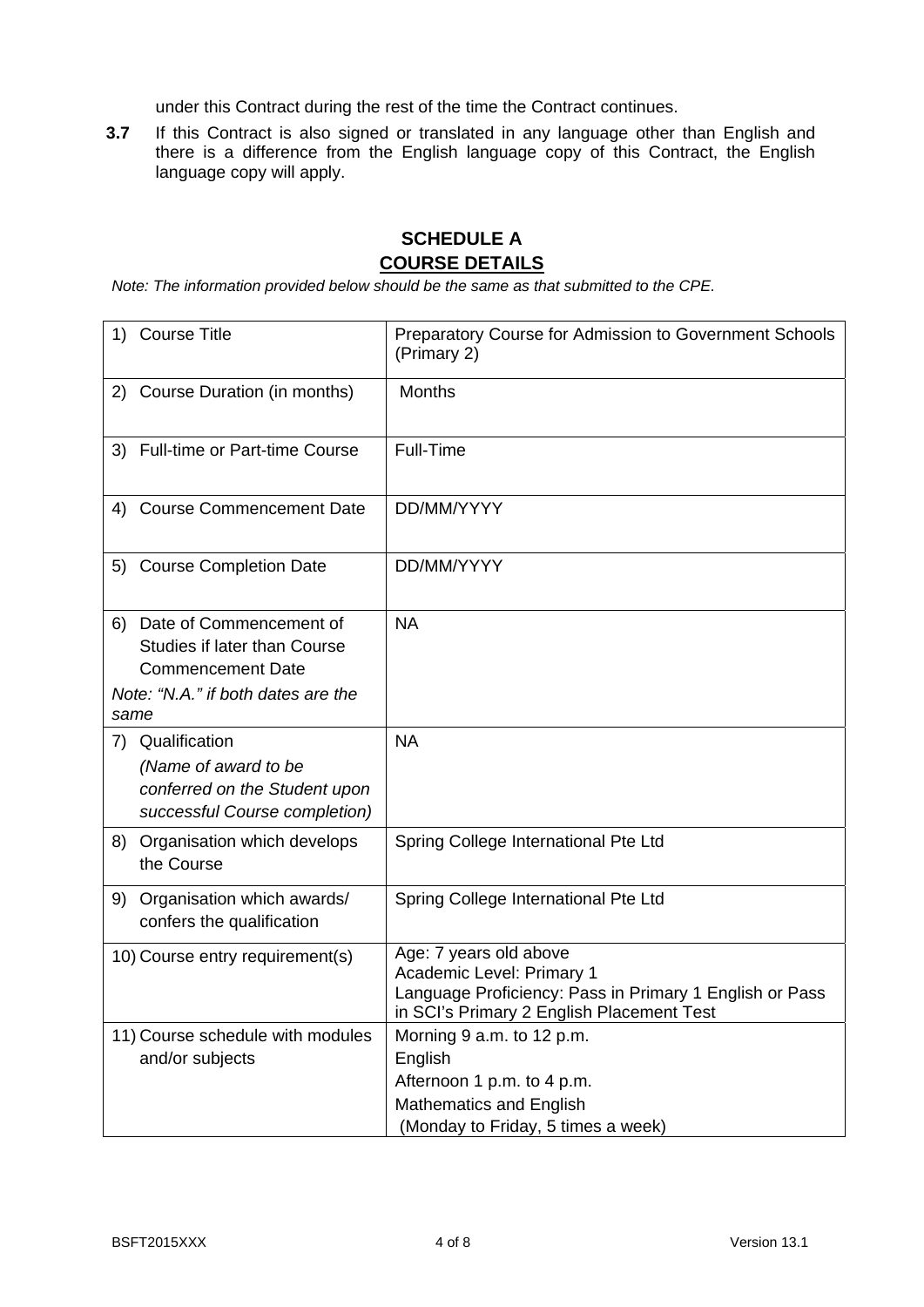| 12) Scheduled holidays (public and | <b>SCI Holiday:</b>                                    |
|------------------------------------|--------------------------------------------------------|
| school) and/or semester/term       | Spring holidays: 24/12/2015 - 31/12/2015               |
| break for course                   | Chinese New Year Holiday: 08/02/2016 - 12/02/2016      |
|                                    | Spring Holidays: 14/03/2016 - 18/03/2016               |
|                                    | SCI term review & Parent - Teacher Meeting: 29/04/2016 |
|                                    | Spring Holidays: 13/06/2016 - 17/06/2016               |
|                                    | Teachers' Day: 02/09/2016                              |
|                                    | Spring Holidays: 05/09/2016 - 09/09/2016               |
|                                    | Children's Day for Primary Class only: 07/10/2016      |
|                                    | SCI term review & Parent - Teacher Meeting: 28/10/2016 |
|                                    | Spring holidays: 24/12/2016 - 31/12/2016               |
|                                    | <b>Public holidays:</b>                                |
|                                    | Christmas: 25/12/2016                                  |
|                                    | New Years' Day: 01/01/2016                             |
|                                    | Chinese New Year: 08/02/2016 - 09/02/2016              |
|                                    | Good Friday: 25/03/2016                                |
|                                    | Labour Day: 01/05/2016                                 |
|                                    | Vesak Day: 21/05/2016                                  |
|                                    | Hari Raya Puasa: 06/07/2016                            |
|                                    | National Day: 09/08/2016                               |
|                                    | Hari Raya Haji: 12/09/2016                             |
|                                    | Deepavali: 29/10/2016                                  |
|                                    | Christmas: 25/12/2016                                  |
| 13) Examination and/or other       | Term 1: 11/04/2016 - 15/04/2016                        |
| assessment period                  | Term 2: 19/09/2016 - 23/09/2016                        |
|                                    |                                                        |
| 14) Expected examination results   | Term 1 Exam result: 22/04/2016                         |
| release date                       | Term 2 Exam result: 30/09/2016                         |
|                                    |                                                        |
| 15) Expected award conferment      | <b>NA</b>                                              |
| date                               |                                                        |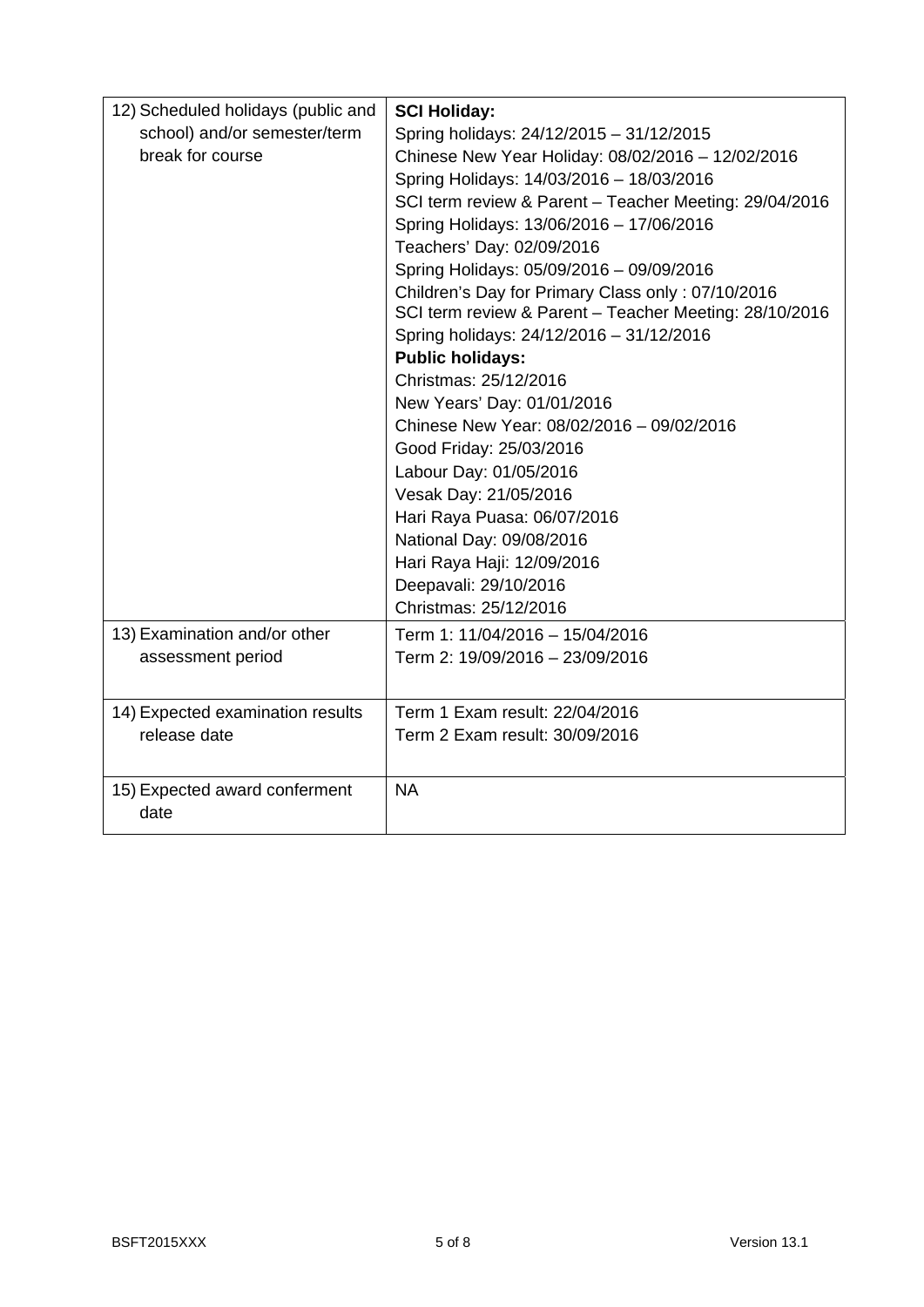## **SCHEDULE B COURSE FEES**

| <b>Fees Breakdown</b>                                  | <b>Total Payable</b><br>(with GST, if any)<br>(S\$) |
|--------------------------------------------------------|-----------------------------------------------------|
| Note: show full breakdown of total payable course fees |                                                     |
| Course fee                                             |                                                     |
| Material fee                                           |                                                     |
| <b>Examination fee</b>                                 |                                                     |
| FPS insurance                                          |                                                     |
| Medical insurance                                      |                                                     |
| <b>Total Course Fees Payable:</b>                      |                                                     |
| No of Instalments:                                     |                                                     |

### **INSTALMENT SCHEDULE**

| Instalment <sup>1</sup> Schedule  | Amount (with GST, if any)<br>(SS) | Date Due <sup>2</sup> |
|-----------------------------------|-----------------------------------|-----------------------|
| 1st instalment                    |                                   |                       |
| 2nd instalment                    |                                   |                       |
| Etc.                              |                                   |                       |
| <b>Total Course Fees Payable:</b> |                                   |                       |

1. Each instalment amount shall not exceed the following:

12 months' worth of fees for EduTrust certified PEIs\*; or

 6 months' worth of fees for non-EduTrust-certified PEIs with Industry-Wide Course Fee Insurance Scheme (IWC)\*, or

2 months' worth of fees for non-EduTrust-certified PEIs without IWC\*.

\* *Delete as appropriate by striking through.*

<sup>2.</sup> Each instalment after the first shall be collected within one week before the next payment scheduled.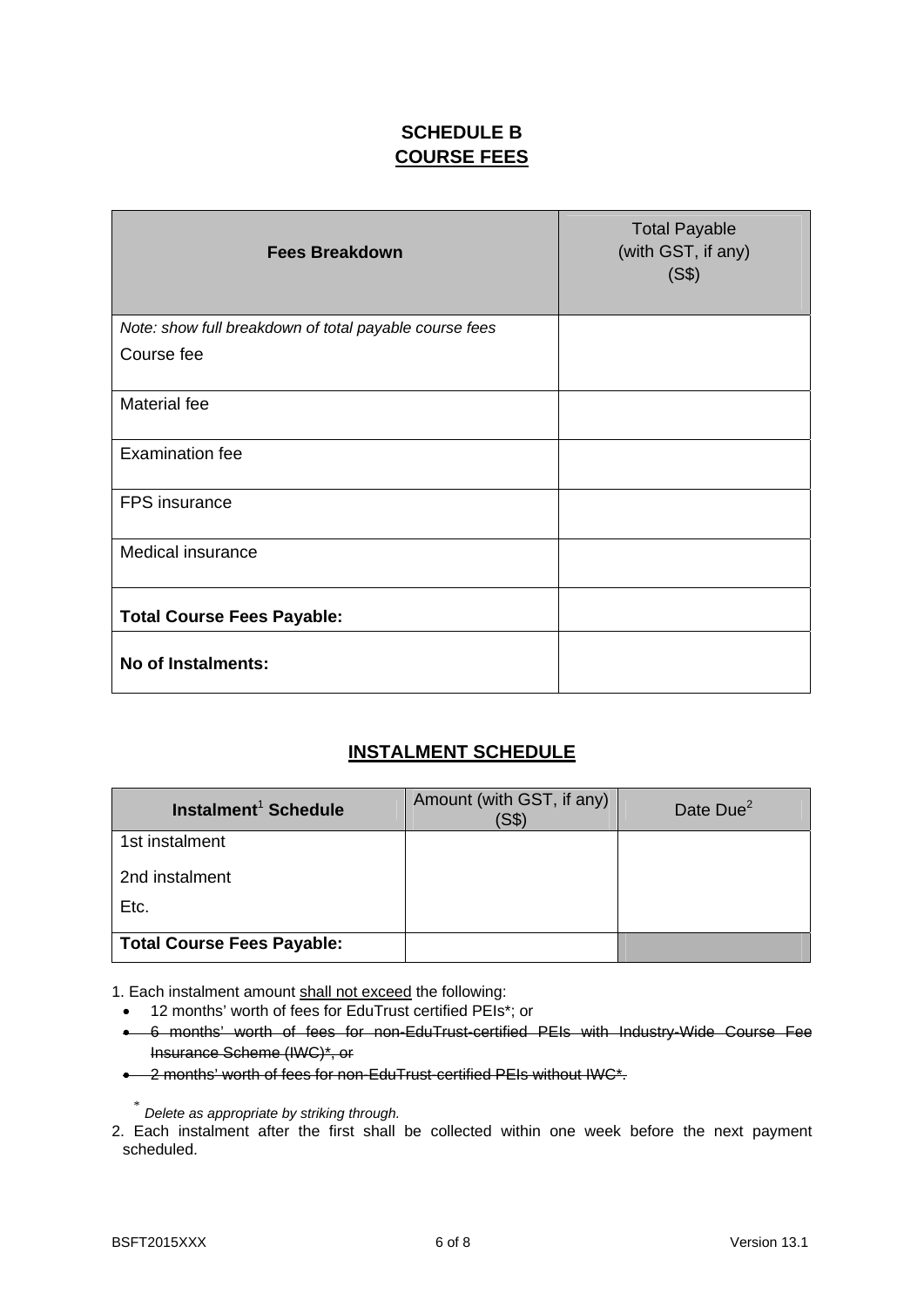## **SCHEDULE C MISCELLANEOUS FEES**<sup>3</sup>

| Purpose of Fee                                                                                     | Amount (with GST, if any)<br>(S\$)        |
|----------------------------------------------------------------------------------------------------|-------------------------------------------|
| Late Payment Fee                                                                                   | 1% of the course fee                      |
| <b>Replacement of Student Card Service Fee</b>                                                     | S\$32.10 (Upon request)                   |
| Re-taking of Examination Fee                                                                       | S\$321 (Upon request)                     |
| <b>SCI Examination Appeal Fee</b>                                                                  | \$107 (Upon Request)                      |
| Failing of a Course and Retaking Course Fee                                                        | 50% of the course fee (Upon<br>request)   |
| Transfer of Course/Transfer of Campus Service Fee                                                  | S\$32.10 (part-time) / S\$107 (full-time) |
| Renewal Application for Student's Pass Service Fee                                                 | S\$64.2(Upon request)                     |
| <b>International Students Service</b>                                                              | S\$535 (Upon request)                     |
| <b>External Examination Registration Service Fee</b>                                               | S\$107 (Upon request)                     |
| <b>External Examination Fee</b>                                                                    | S\$672 - S\$1070(Upon request)            |
| <b>Authentication of Documents</b>                                                                 | S\$160.5/document (Upon request)          |
| Application Fee (for Student's Pass Applicant)                                                     | S\$513.6                                  |
| Application Fee (for non-Student's Pass Applicant)                                                 | S\$107                                    |
| Fee for Security Bond (Banker's Guarantee,<br>depends on ICA request)                              | $S$224.7 - S$1011.15$<br>(Upon request)   |
| Service Fee for Entrusting The Enrolment into<br>Private or Government School on Behalf of Student | S\$535 - S\$3210 (Upon request)           |
| Accompanying Mother Pass Application Fee                                                           | S\$535 (Upon request)                     |
| Guarantor Service Fee for Accompanying Mother<br>Pass                                              | S\$1070(Upon request)                     |
| Social Visa Application Service Fee                                                                | S\$321 - S\$535 (Upon request)            |
| Social Visa Extension Service Fee                                                                  | S\$53.5 - S\$192.6 (Upon request)         |
| <b>Guarantor Service Fee for Social Visit Pass</b>                                                 | S\$107 (Upon request)                     |
| Service Fee for School Letter (to Organizations<br>Unrelated to School)                            | \$21.4(Upon request)                      |

3. Miscellaneous Fees refer to any non-compulsory fees which the students pay only when applicable. Such fees are normally collected by the PEI when the need arises